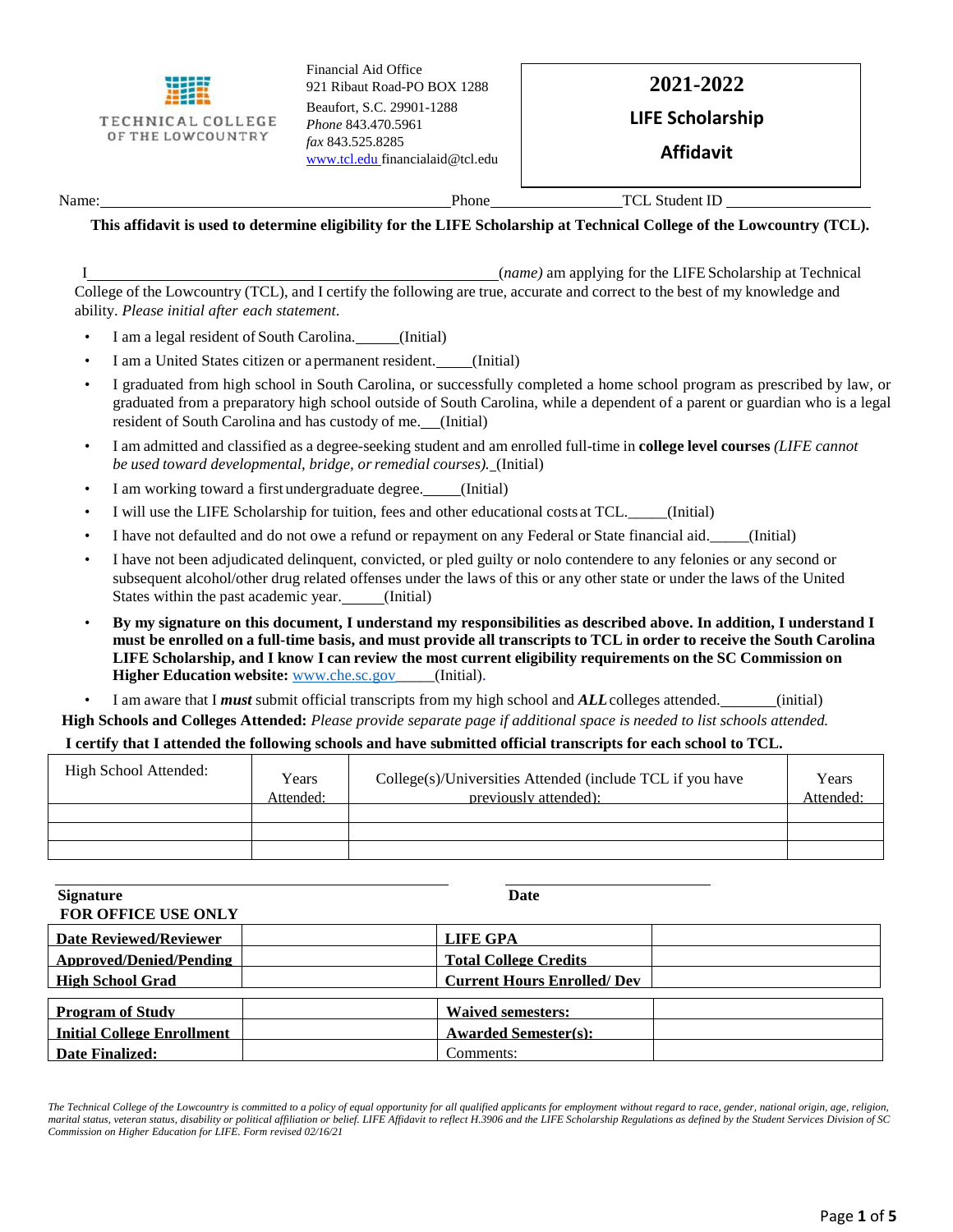## **Current Eligibility Requirements**

- Enrollment in at least 12 college level (non-developmental/bridge or remedial courses) credits each semester to meet the full-time enrollment requirement. A student **must complete a 30, annual credit hour requirement** to qualify for renewal**.** *NOTE: If you withdraw from classes after the final add/drop date, you will still receive the LIFE scholarship. However, you would need to attend during summer term to make up the needed credit hours for renewal. Students who attend in the summer typically do not have any remaining Pell funds, cannot receive Lottery Tuition Assistance, and if the summer is being used to earn the 30 credit hours, LIFE funds will also not be available for use.*
- Students may only be considered for the LIFE Scholarship for two years from the date of initial college enrollment when working towards a two-year degree. For students taking remedial or bridge courses, you are granted one year of grace period to take those courses, however, you may NOT use your LIFE scholarship during that time.
- Students who are LIFE Scholarship recipients are **not** eligible to receive the Lottery Tuition Assistance, except during the remediation period [or](http://www.tridenttech.edu/financialaid_29853.htm#WaivedRemediation_Period) one year grace period.
- Students with disabilities may be approved to take a reduced course load (instead of 12 credit hours) to meet the full-time enrollment requirement and the 30, annual credit hour requirement. The approval must come from TCL's Disability Services Office prior to the last day of the add/drop period. Please contact Disability Services at 843- 525-8219 for more information.

The Technical College of the Lowcountry is committed to a policy of equal opportunity for all qualified applicants for employment without regard to race, gender, national origin, age, religion, marital status, veteran stat Division of SC Commission on Higher Education for LIFE. Form revised 02/16/21

# **LIFE Scholarship Renewal Requirements**

Minimum cumulative LIFE GPA of 3.0 on a 4.0 scale. *NOTE: Your TCL GPA may not be the same as your LIFE GPA. TCL's grading policy allows students to repeat a course in order to earn a higher GPA. TCL uses the highest grade for the course to calculate your TCL GPA (this is also different from your Title IV GPA Calculation). The LIFE GPA calculates all college level grades from every college you attended in the grade point average.*

- **Annual credit hour requirement:** minimum of **30 earned non-developmental/bridge/remedial credit hours** after the first year of college. Developmental and bridge credit hours a student completes prior to the beginning of the fall term **do not count toward earnedhours**.
- Students whose initial college enrollment begins spring semester (i.e. January), have renewal requirements of 15 credit hours and a 3.0 LIFE GPA prior to the beginning of the fall term, and earn 30 credit hours per year. For example, a student must have 15 credit hours between the spring 2021/Summer 2021 terms and must then earn and additional 30 credit hours by the end of the summer 2021 term to continue using the Scholarship for the fall 2021 semester. (All other criteria remain the same to be considered for eligibility).
- If the student fails to earn the 3.0 LIFE GPA or complete the required number of credit hours during the fall and/or spring term, the student may attend the summer semester to compensate for the deficit. *The LIFE Scholarship will not cover expenses for the summer semester, students cannot receive lottery in the summer term, and typically students do not have any Pell funding available. Please speak with the Financial Aid Office prior to the posted deadlines to discuss your funding options.*

## **Transfers Requirements**

- If you are transferring to TCL from another institution, you must provide your most recent and final official transcripts from your previous institution and then notify the TCL Financial Aid Office once those transcripts are on file.
- The TCL Financial Aid Office may also request that you get a statement from your previous school noting the receipt of your scholarship, amount andterms.
- TCL's LIFE Affidavit must also be completed and returned to the Financial Aid Office.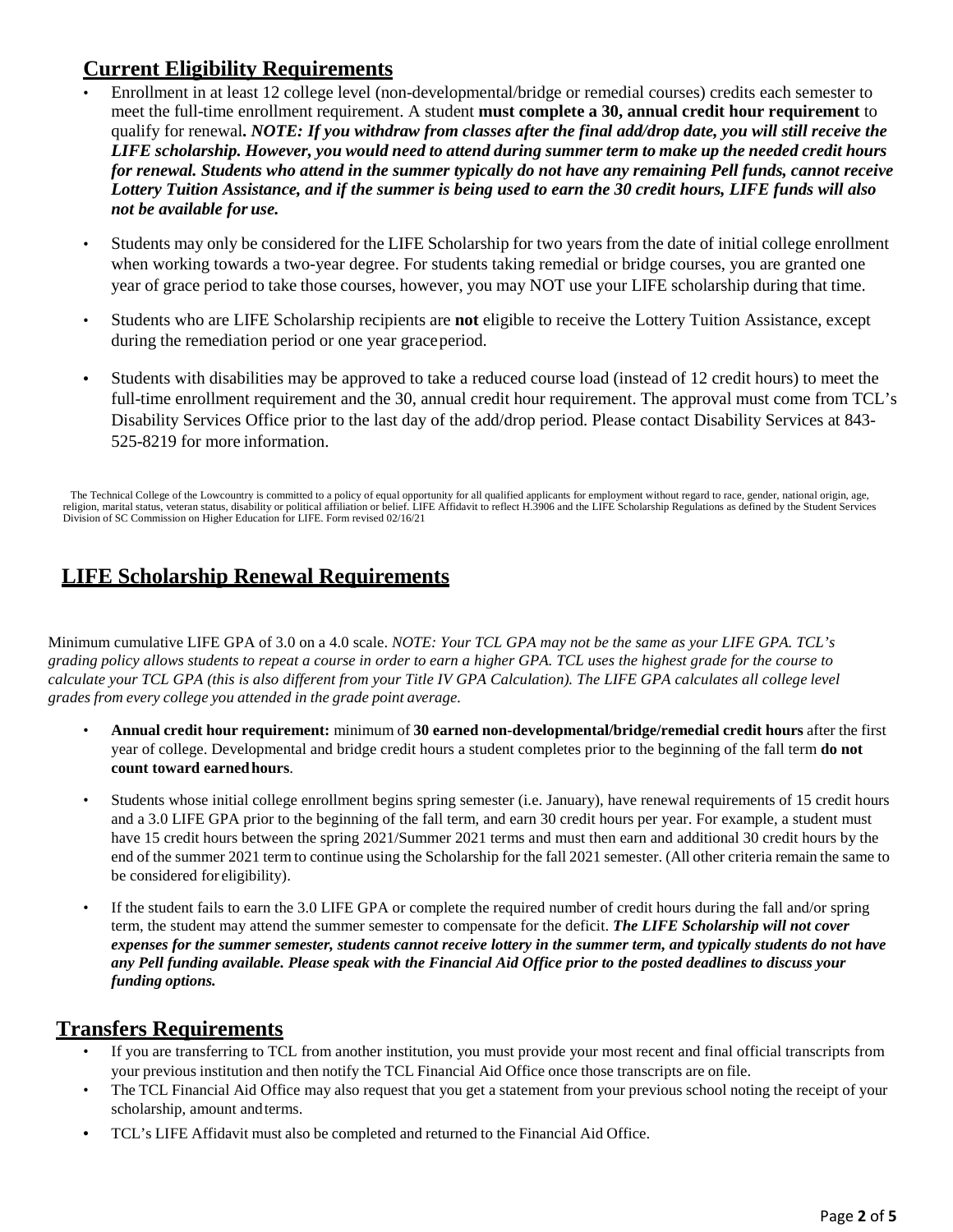# **Waived/Remediation/Grace Period**

Students who earned a 3.0 or higher high school GPA but are enrolled in at least three developmental/bridge credits (see below) and **less than** 12 non-developmental/bridge credits, qualify to have their LIFE scholarship waived, placed on hold, or put into a grace period while completing the remediation classes. *(The need for remediation is determined by performance on the college placement exam, or Accuplacer Test. If you feel you could have placed higher and have not yet started your English or College Math Sequence at TCL, please contact TCL's testing center at 843-470-8400 to discuss your retest options. Practice tests and questions are available prior to taking the test; please ask the Testing Coordinator for more information.* 

- During remediation, the student can receive lottery tuition assistance if enrolled in at least six credits and meeting all other eligibilityrequirements.
- A student has only two terms ofremediation.
- Any college level credits earned during this time **will not** go towards student's annual credit hour requirement.
- Once the student's remediation period is over and the student enrolls in at least 12 college level credits in the immediate fall term, they can begin receiving the LIFE scholarship based on high school requirements. See full details [at](http://www.che.sc.gov/) <http://www.che.sc.gov/>
- Students who are ineligible beginning with the fall term cannot be eligible for the scholarship again until the following fall term. All other eligibility requirements must have beenmet.
- *Exception: Students, who met the high school GPA requirement but not the minimum enrolled 12 credit hour requirements in the fall can receive LIFE in the spring semester. However, students must meet the minimum 12 college level credit hour*   $enrollment requirement$ .

The Technical College of the Lowcountry is committed to a policy of equal opportunity for all qualified applicants for employment without regard to race, gender, national origin, age, religion, marital status, veteran stat Division of SC Commission on Higher Education for LIFE. Form revised 02/16/21

# **TCL's Developmental and Bridge Classes:**

The following classes *do not* **count toward your full-time (12 credit hours) enrollment status or toward the annual credit hour requirement (15; 30 or 45) for the LIFE Scholarship.**

## **ENG** 100 **MAT** 031, 032, 012, 101, 102, 155\*\* **RDG** 100 **COL** 103 **BIO**112\*\*

\*NOTE: remedial classes (up to 30 attempted credit hours) **do** count toward the full-time status for Federal Title IV Programs and other State Assistance, but **do NOT** count to meet the LIFE Eligibility requirements or B3 requirements.

\*\*NOTE: BIO 112 can be counted in the LIFE calculation when it is a required course in certain certificate programs.

\*\*NOTE: MAT 155 can be counted in the LIFE calculation when it is a required course in a Health Science program.

## **Definitions:**

**Non-Developmental/Bridge Credits** are college credits that earn actual college credits towards an associate degree or higher. Also known as college level credits.

**Initial College Enrollment** is the first term that begins the LIFE Scholarship eligibility time period.

**Waived/Remediation/Grace Period** is the period in which a student's scholarship is delayed for up to two semesters until they are enrolled in 12 college level credits. (Excluding summer terms).

**LIFE GPA** is the cumulative GPA that includes credit hours and grades earned (including failed courses) at all eligible institutions based on a 4.0 scale. It does not include continuing education, developmental and bridge courses. The LIFE GPA may not be the same as your TCL GPA.

## **TCL Financial Aid Office Contact Information and Location:**

**Email:** [financialaid@tcl.edu](mailto:financialaid@tcl.edu) **Phone:** 843.470.5961 **Location:** Beaufort Campus / Building 2, Coleman Hall / First Floor Admissions and Financial Aid Suite Beaufort and New River Hours of Operation: Monday-Thursday 8:00am to 5:30pm and Friday 8:00am to 11:30am